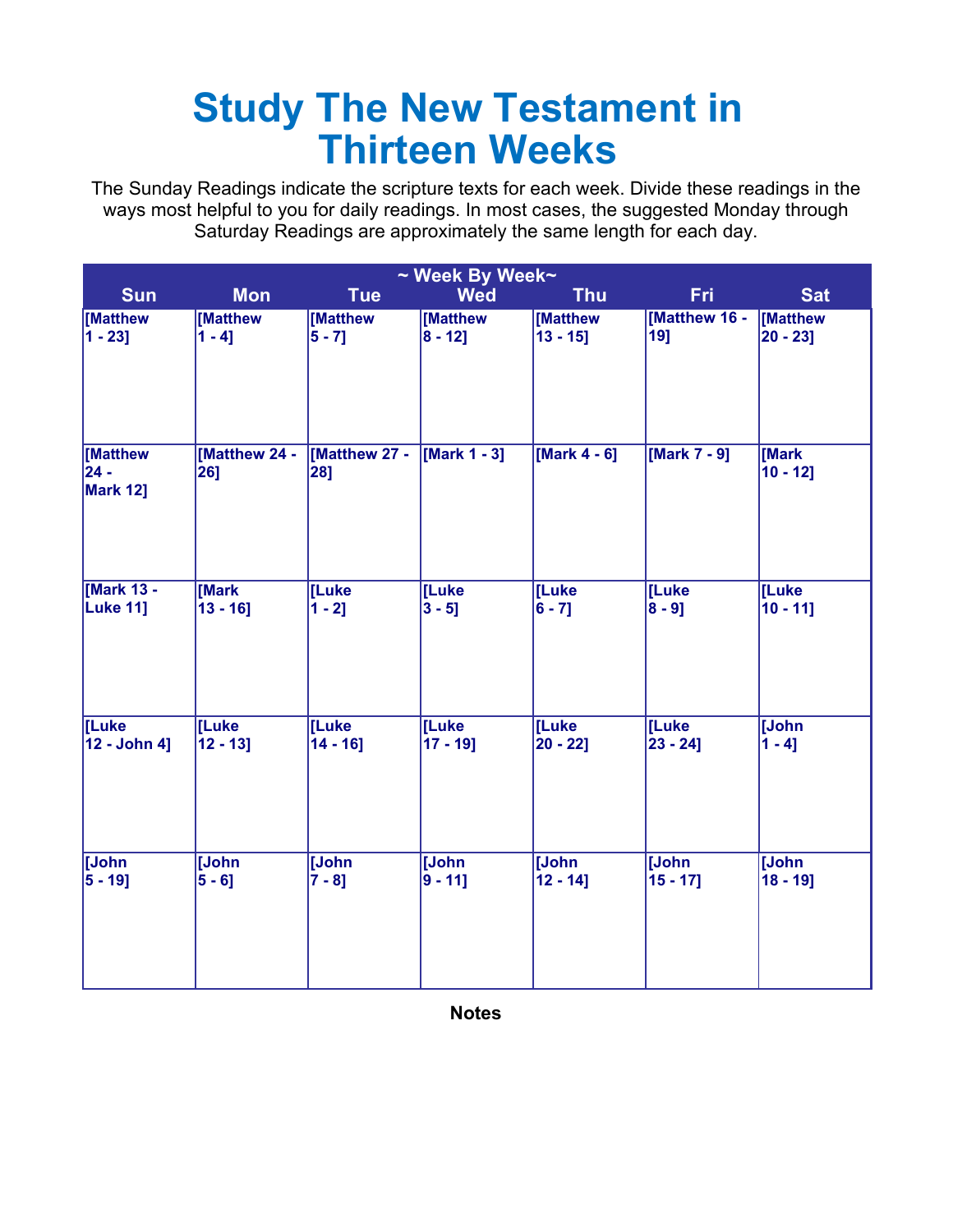## **Study The New Testament in Thirteen Weeks**

| ~ Week By Week~                                            |                               |                                                                                                                                 |                              |                                 |                               |                                                      |  |  |
|------------------------------------------------------------|-------------------------------|---------------------------------------------------------------------------------------------------------------------------------|------------------------------|---------------------------------|-------------------------------|------------------------------------------------------|--|--|
| <b>Sun</b>                                                 | <b>Mon</b>                    | <b>Tue</b>                                                                                                                      | <b>Wed</b>                   | <b>Thu</b>                      | <b>Fri</b>                    | <b>Sat</b>                                           |  |  |
| [John<br>20 -<br><b>Acts 13]</b>                           | [John<br>$20 - 21$            | $[Acts 1 - 3]$                                                                                                                  | $[Acts 4 - 6]$               | [Acts 7 - 8]                    | [Acts 9 - 10]                 | <b>IActs</b><br>$11 - 13$ ]                          |  |  |
| [Acts<br>$14-$<br><b>Romans 3]</b>                         | <b>Acts</b><br>$14 - 16$ ]    | [Acts<br>$17 - 19$ ]                                                                                                            | [Acts<br>$20 - 22$           | <b>TActs</b><br>$23 - 26$ ]     | [Acts<br>$[27 - 28]$          | [Romans<br>$1 - 3$ ]                                 |  |  |
| <b>Romans</b><br>4 -<br>1 Corinthians<br>8]                | <b>[Romans</b><br>$4 - 71$    | <b>[Romans</b><br>$ 8 - 10 $                                                                                                    | [Romans]<br>$11 - 14$ ]      | <b>[Romans]</b><br>$15 - 16$ ]  | $1 - 41$                      | [1 Corinthians   [1 Corinthians<br>$5 - 81$          |  |  |
| 9 -<br><b>Galatians 3]</b>                                 | $ 9 - 12 $                    | [1 Corinthians   [1 Corinthians   [1 Corinthians   [2 Corinthians   [2 Corinthians   [2 Corinthians   [Galatians<br>$13 - 16$ ] | $1 - 51$                     | $6 - 10$ ]                      | $11 - 13$                     | $1 - 3$ ]                                            |  |  |
| <b>Galatians</b><br>4 -<br>1<br><b>Thessalonians</b><br>5] | <b>Galatians</b><br>$4 - 6$ ] | [Ephesians]<br>$1 - 31$                                                                                                         | <b>Ephesians</b><br>$4 - 61$ | <b>[Philippians</b><br>$1 - 41$ | <b>Colossians</b><br>$1 - 41$ | $\overline{11}$<br><b>Thessalonians</b><br>$1 - 5$ ] |  |  |

**Notes**